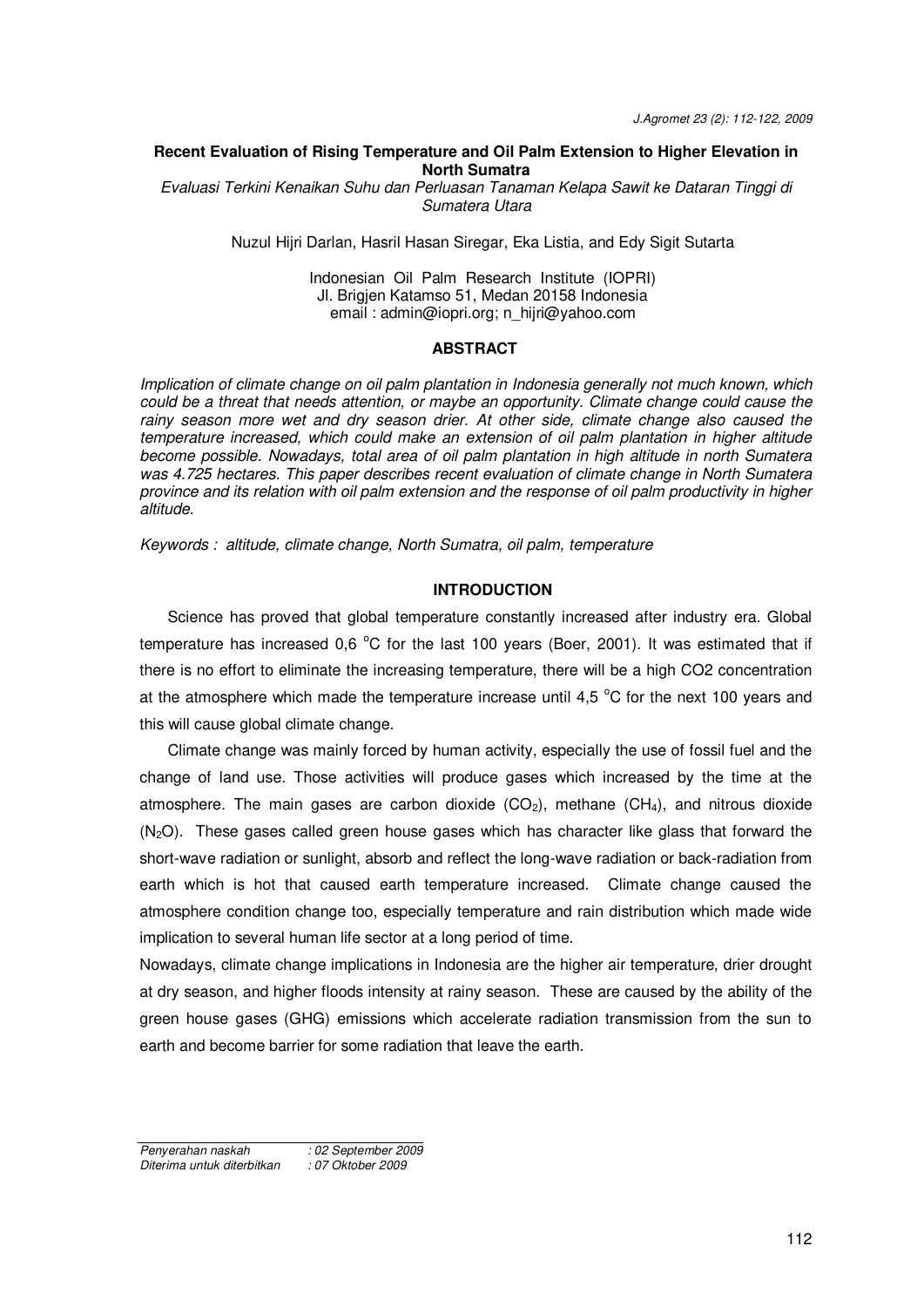When the GHG concentration increased, radiation from the earth will obstructed that made earth temperature increased. The best estimation of temperature increase at this 21<sup>st</sup> century is from General Circulation Models (GCMs), which is 2.5 – 5.5  $\textdegree$ C follow with the increase of hydrology circulation rate equal to  $5 - 15$  %, or as the effect of global climate change in Indonesia, made the rainfall increase especially at rainy season equal to 15 % for every 1  $^{\circ}$ C temperature increase (IPCC, 1996).

It was estimated that the climate change has an important implication and serious threats, such as decreasing agriculture farm, decreasing plant productivity, changing forest use and function, decreasing water sources quality and quantity, increasing sea level which cause many coastal area sank and coastal area function change, and increasing certain disease like dengue fever.

Implication of climate change on oil palm plantation in Indonesia generally not much known, it could be a threat that need attention or an opportunity for agriculture development. When the climate change happened, it would made some land that formerly unsuitable for oil palm became suitable, or on the contrary. At one side, climate change that caused the rainy season more wet and the dry season drier can decrease oil palm productivity. At another side, climate change that caused the temperature increase, could made an extension of oil palm plantation in higher altitude (>600 meter above sea level (m asl) become possible.

This paper describes recent evaluation of climate change in North Sumatera province and its relation with oil palm extension and the response of oil palm productivity in higher altitude.

### **Climate Change in North Sumatra Province**

The climate change and global warming has been proven happened in North Sumatra Province, even in Indonesia. The phenomenon like the long and often drought, and also an often flood that caused by rainfall above normal. Indonesian Meteorological, Climatologically, and Geophysical Service (Badan Meteorologi, Klimatologi, dan Geofisika, BMG) had data or evidence about the presence of global warming. Several sample observation station showed that there is air temperature increase in the morning (Hutapea and Wiyoso, 2003). The same finding was shown from the data of air temperature collected in several altitudes in North Sumatra during 1970 – 2005 periods. The largest increment of minimum air temperature happened at the altitude about 850 m asl (Table 1).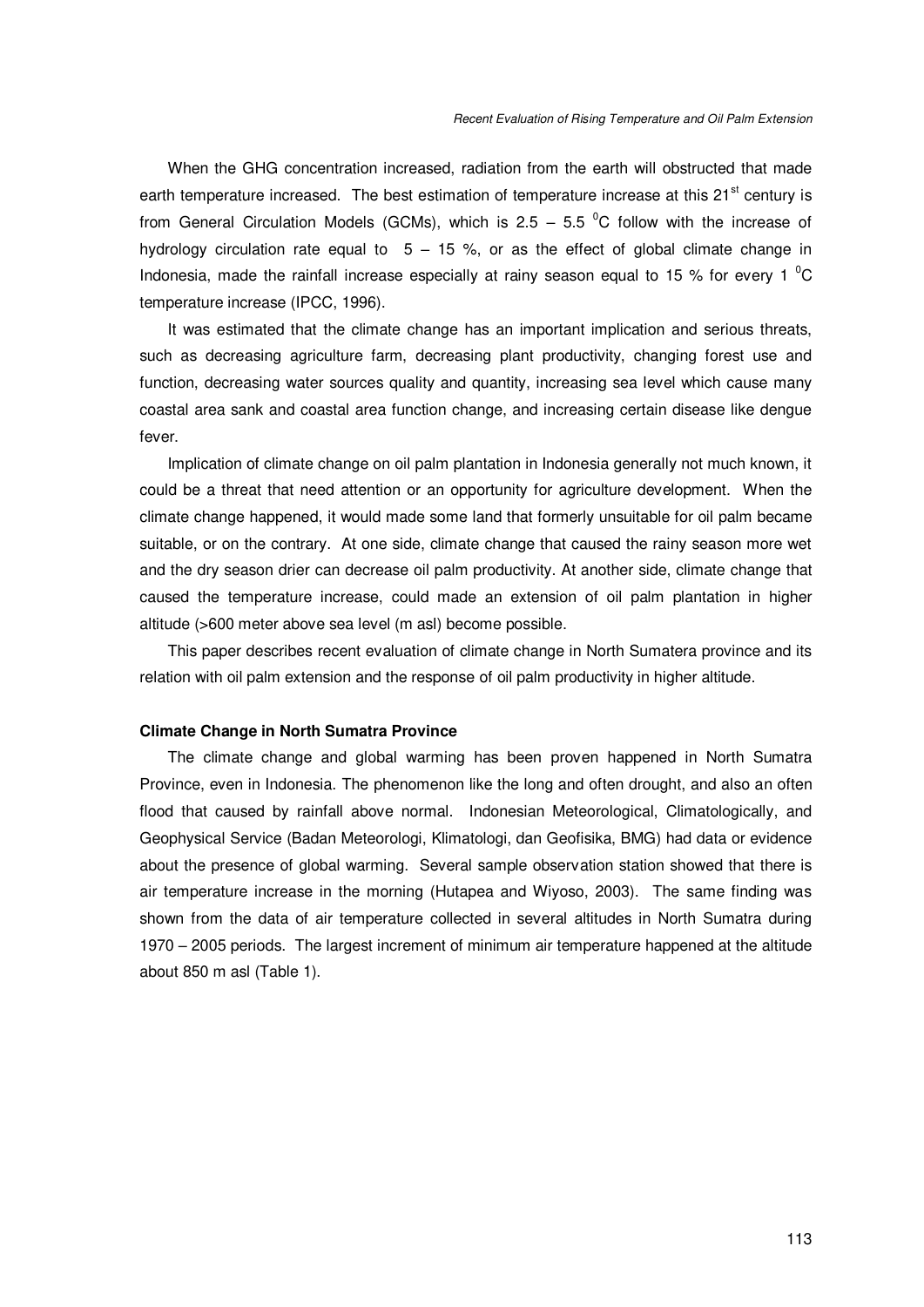*Nuzul Hijri Darlan, Hasril Hasan Siregar, Eka Listia, Edy Sigit Sutarta* 

|                              | Increment of temperature per decade $(^{\circ}C/10$ years) |             |                              |  |
|------------------------------|------------------------------------------------------------|-------------|------------------------------|--|
| Parameter                    | Medan                                                      | Marihat     | <b>Bah Butong</b>            |  |
|                              | $(27 \text{ m as})$                                        | (369 m asl) | $(850 \text{ m } \text{as})$ |  |
| - Mean annual temperature    | 0.46                                                       | 0.31        | 0.47                         |  |
| - Minimum annual temperature | 0.55                                                       | 0.25        | 0.65                         |  |
| - Maximum annual temperature | 0.33                                                       | 0.20        | 0.28                         |  |





Figure 1 Time series of mean annual temperature in North Sumatra (Source: BMG; Hutapea dan Wiyoso, 2003)

Based on perception result from several BMKG station in North Sumatra Province, Hutapea and Wiyoso (2003) explained that beside the tend of air temperature increase, there is also a tend of rainfall increase especially at rainy season. The temperature trend in North Sumatra generally indicate a significant increase which are  $0.5 - 1$  <sup>o</sup>C for 30 years (period 1974 – 2002). This condition will cause the increase of air ability to intercept water vapor, which made the rainfall tend to increase and fluctuate during rainy season. This condition also cause the rainy season more wet and dry season more dry, that would make an increase of flood and dryness threat (Figure 1).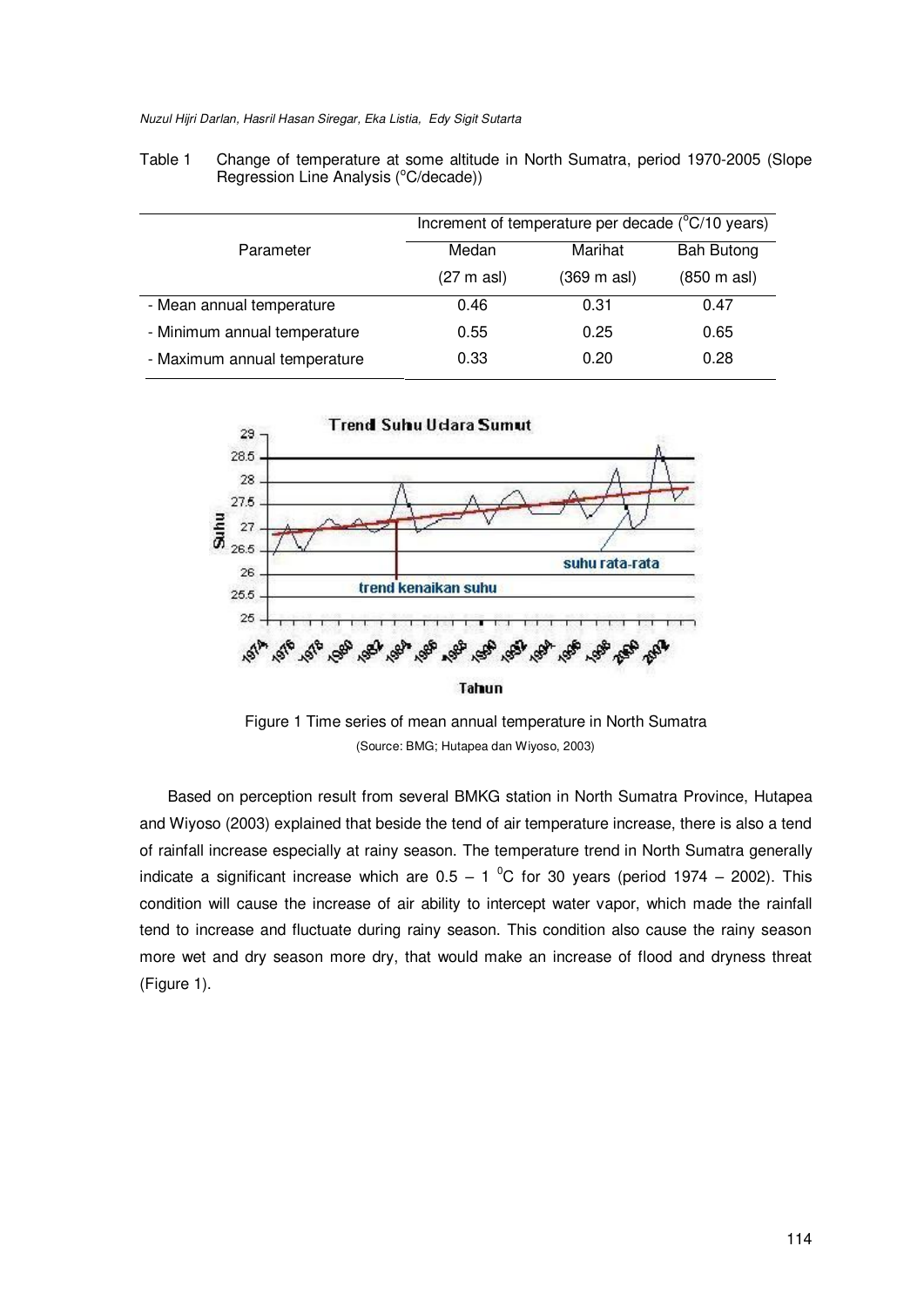|     |                                  |                     | Location (altitude, m asl) |                   |  |
|-----|----------------------------------|---------------------|----------------------------|-------------------|--|
| No. | Climate parameter                | Medan               | <b>Marihat</b>             | <b>Bah Butong</b> |  |
|     |                                  | $(27 \text{ m as})$ | $(369 \text{ m as})$       | (850 m asl)       |  |
|     | Mean monthly temperature (°C)    |                     |                            |                   |  |
| 1.  | - period 1971 - 1980             | $24.8 - 27.3$       | $23.3 - 25.2$              | $21.3 - 22.6$     |  |
|     | - period 1981 - 1990             | $25.3 - 28.2$       | $23.6 - 25.7$              | $22.5 - 23.2$     |  |
|     | - period 1991 - 2005             | $24.9 - 28.4$       | $24.1 - 26.3$              | $22.4 - 24.0$     |  |
|     | Minimum monthly temperature (°C) |                     |                            |                   |  |
| 2.  | - period 1971 - 1980             | $21.0 - 23.0$       | $18.6 - 20.7$              | $16.7 - 17.7$     |  |
|     | - period 1981 - 1990             | $21.1 - 24.4$       | $18.6 - 20.8$              | $17.1 - 18.5$     |  |
|     | - period 1991 - 2005             | $22.5 - 24.5$       | $19.9 - 21.1$              | $18.0 - 19.5$     |  |
|     | Maximum monthly temperature (°C) |                     |                            |                   |  |
| 3.  | - period 1971 - 1980             | $30.0 - 32.9$       | $28.2 - 32.0$              | $26.8 - 28.1$     |  |
|     | - period 1981 - 1990             | $30.0 - 34.4$       | $27.9 - 31.7$              | $27.6 - 28.1$     |  |
|     | - period 1991 - 2005             | $30.1 - 34.4$       | $28.1 - 32.3$              | $27.7 - 28.9$     |  |
|     | Sunshine duration (hours/day)    |                     |                            |                   |  |
| 4.  | - period 1971 - 1980             | $2.7 - 7.0$         | $3.0 - 7.2$                |                   |  |
|     | - period 1981 - 1990             | $2.8 - 7.1$         | $3.1 - 7.8$                | $1.4 - 6.9$       |  |
|     | - period 1991 - 2005             | $2.7 - 7.2$         | $2.4 - 7.2$                | $3.0 - 7.0$       |  |
|     | Rainfall (mm/year)               |                     |                            |                   |  |
| 5.  | - period 1971 - 1980             | $1755 - 2161$       | $2017 - 3275$              |                   |  |
|     | - period 1981 - 1990             | $1838 - 2808$       | $2564 - 3738$              | $2180 - 3177$     |  |
|     | - period 1991 - 2005             | $1457 - 2258$       | $2447 - 3653$              | $1637 - 4481$     |  |
| 6.  | Dry month (month/year)           |                     |                            |                   |  |
|     | - period 1971 - 1980             | $1 - 3$             | $0 - 2$                    |                   |  |
|     | - period 1981 - 1990             | $0 - 3$             | $0 - 1$                    | $0 - 2$           |  |
|     | - period 1991 - 2005             | $1 - 3$             | $\boldsymbol{0}$           | $0 - 2$           |  |

Table 2 Periodically changes of climate parameter at 1971-2005 at some altitude in North **Sumatra** 

The trend or time series of annual mean, minimum, and maximum air temperature were also shown from exploration of historical data during 1970 – 2005 period (Figure 2, 3, and 4). Those figures showed that the drastic increase was at minimum temperature that caused the mean temperature also increase drastically, which is shown that the mean morning temperature has increased drastic enough, meanwhile the maximum temperature showed a slow increase.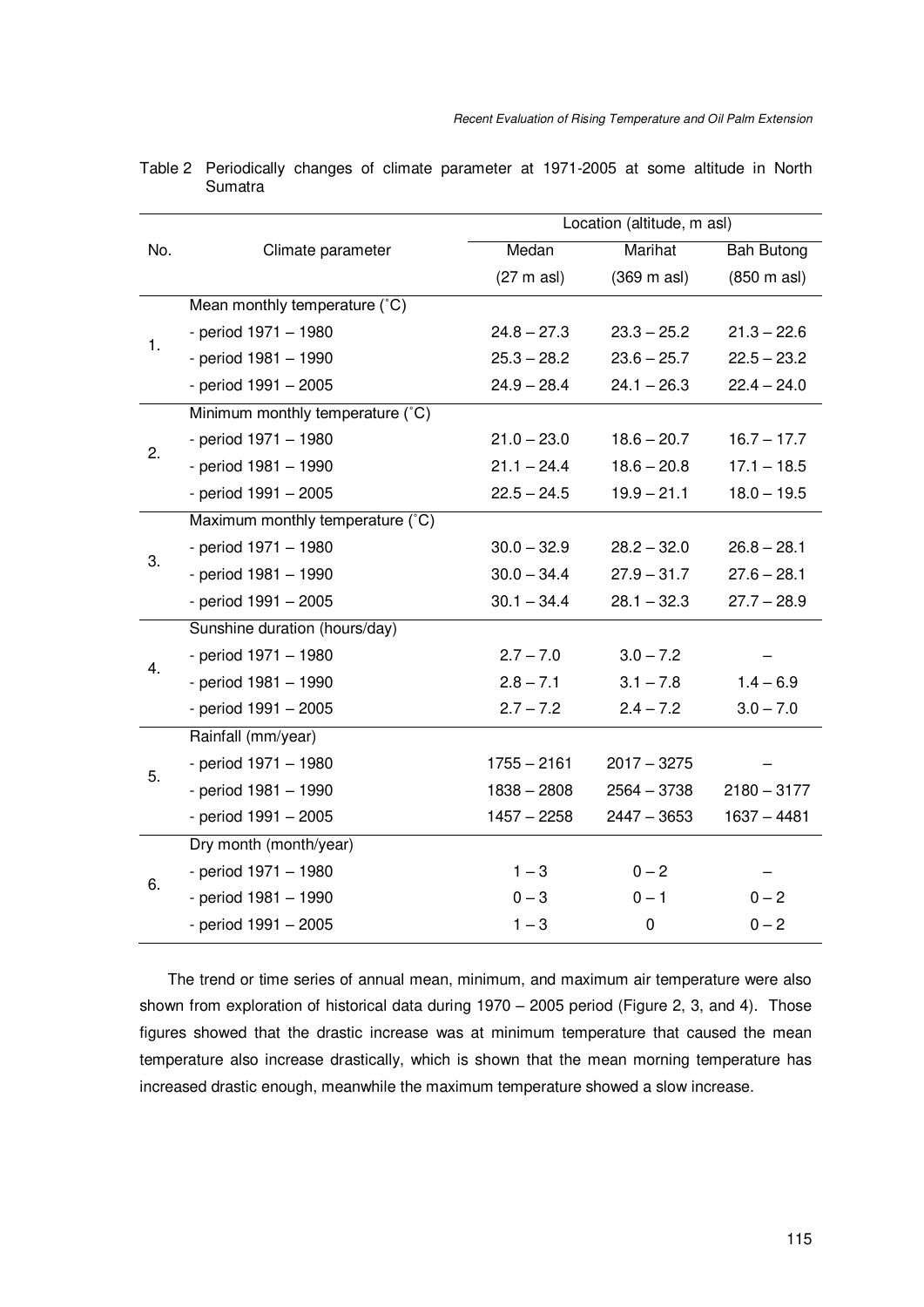

Figure 2 Time series of mean annual temperature at some altitude in North Sumatra



Figure 3 Time series of minimum annual temperature at some altitude in North Sumatra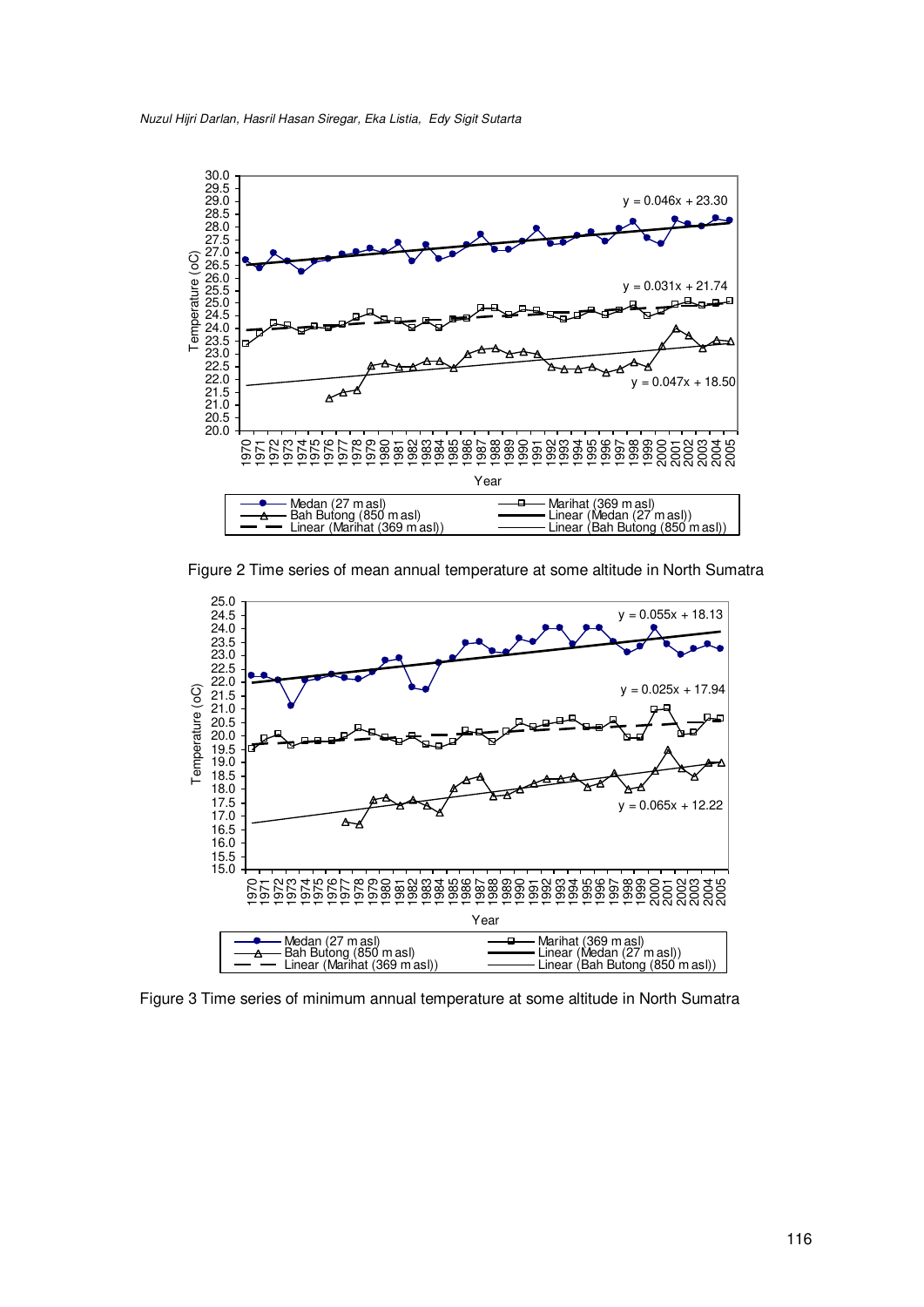



Figure 4 Time series of maximum annual temperature at some altitude in North Sumatra

The climate change also fluctuate the rainfall which make longer drought that cause water intake to the ground will decreases, meanwhile barrage volume and river flow will be influenced. Despitefully on rainy season, rainfall became higher and often cause flood at several places. Other implication of the climate change was the change of cultivation system which made farmer adapted their cultivation due to that change. This change also could affect the strategy problem on maintaining food safety, because there is always threat of dryness and flood.

By the temperature increased, possibility that some of ice at pole would melt which caused the increase of sea level, so that the agriculture, resident settlement, and ecosystem around the coast will be threatened. The increase of sea level also could forced the water go forward to continent. The 10 cm increase of sea level would force the water as far as 1 km to the higher continent.

## **Extension of Oil Palm Plantation in Higher Altitude**

Formerly, oil palm was not suitable being cultivated at higher altitude. Based on report analyze (Abraham, 1991 and Adiwiganda *et al*., 1999), the limited factor on cultivating oil palm at higher altitude were the annual minimum air temperature was < 18  $^{\circ}$ C, sunshine intensity was  $\leq$  4 hours/day, and annual rainfall was > 2500 mm/year. Meanwhile, the main factor was the annual minimum air temperature <  $18^0$ C, due to minimum temperature at that altitude was <  $18^0$ C. This would causes oil palm growth get constrain because of oil palm metabolism and inflorescences process were disturbed which usually called "low air temperature stress". Effect of the low air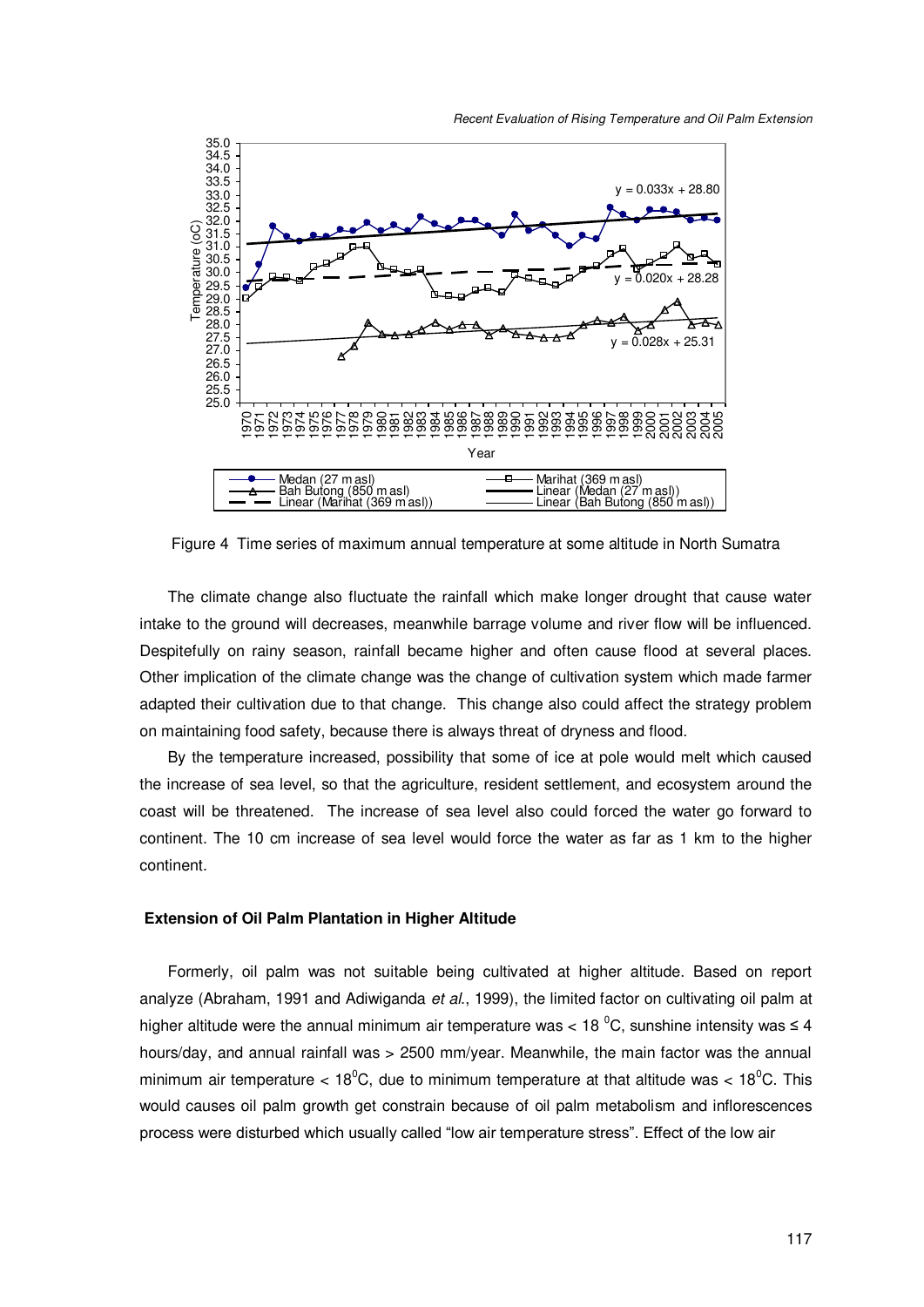#### *Nuzul Hijri Darlan, Hasril Hasan Siregar, Eka Listia, Edy Sigit Sutarta*

temperature stress could analogue with "drought stress" such as (i) increase of abortion, (ii) failed or rotten bunch, (iii) fluctuated and low productivity, and (iv) long inflorescences ( $8 - 9$  months). Prior study at higher altitude in North Sumatra proves that climate change was happened at North Sumatra as an impact of global warming in higher altitude (Table 1, Figure 2, 3, and 4). The study showed that during the last 30 years, there was an annual mean air temperature increased between 0.31 – 0.47 $\mathrm{^{0}C}$  per 10 years, annual minimum air temperature increased between 0.25 – 0.65  $\mathrm{^0C}$  per 10 years, and annual maximum air temperature increased between 0.20 – 0.33  $\mathrm{^0C}$ per 10 years. All the air temperature parameters tend to increase, also followed by the increase of sunshine and rainfall parameter, but tend to not consistence (Table 2).

Extension of oil palm plantation in higher altitude  $(> 600 \text{ m as})$  is possible through three approaches, i.e. physical environmental factor, plant material genetic factor, and technical cultivation. The approach of physical environmental factor (soil and climate) was using recent superior plant material due to oil palm grow condition, which is the main limited factor in higher altitude is a minimum air temperature that  $<$  18  $^{\circ}$ C. The approach of plant material genetic factor use the cold tolerant plant material or altitude adapted oil palm hybrid (Blaak and Sterling, 1996; Chapman, Escobar and Griffee, 2003; Alvarado and Sterling, 2005). Meanwhile the technical cultivation approach due to an adjustment of oil palm technical cultivation in higher altitude like plant spacing arrangement that between 110 – 120 palm/ha.

The increase of annual minimum air temperature as  $\geq$  18 °C at North Sumatra after 1990 at 850 m asl has an implication to the extension of oil palm plantation in higher altitude (600 – 850 m asl) becomes possible. Therefore, based on physical environmental factor, it was possible to extend oil palm plantation into higher altitude until 850 m asl.

Oil palm need growth space which could guarantees the availability of CO2, water, nutrient, and sunshine for oil palm growth. It was assumed that oil palm that growth in higher altitude will compete to have more sunshine, so that it will have greater height growth rather than oil palm that growth in lower altitude (Table 3).

| Altitude (m dpl) | Height growth in a year (cm) |  |
|------------------|------------------------------|--|
| $0 - 250$        | 16,15 a                      |  |
| $251 - 500$      | 28,15<br>b                   |  |
| $501 - 750$      | 34,85<br>b                   |  |
| $751 - 1000$     | 47,00<br>c                   |  |

| Tabel 3 Oil palm height growth in a year |  |  |  |  |  |
|------------------------------------------|--|--|--|--|--|
|------------------------------------------|--|--|--|--|--|

*Note: Value followed with same letter, not difference on LSD test at α=5%*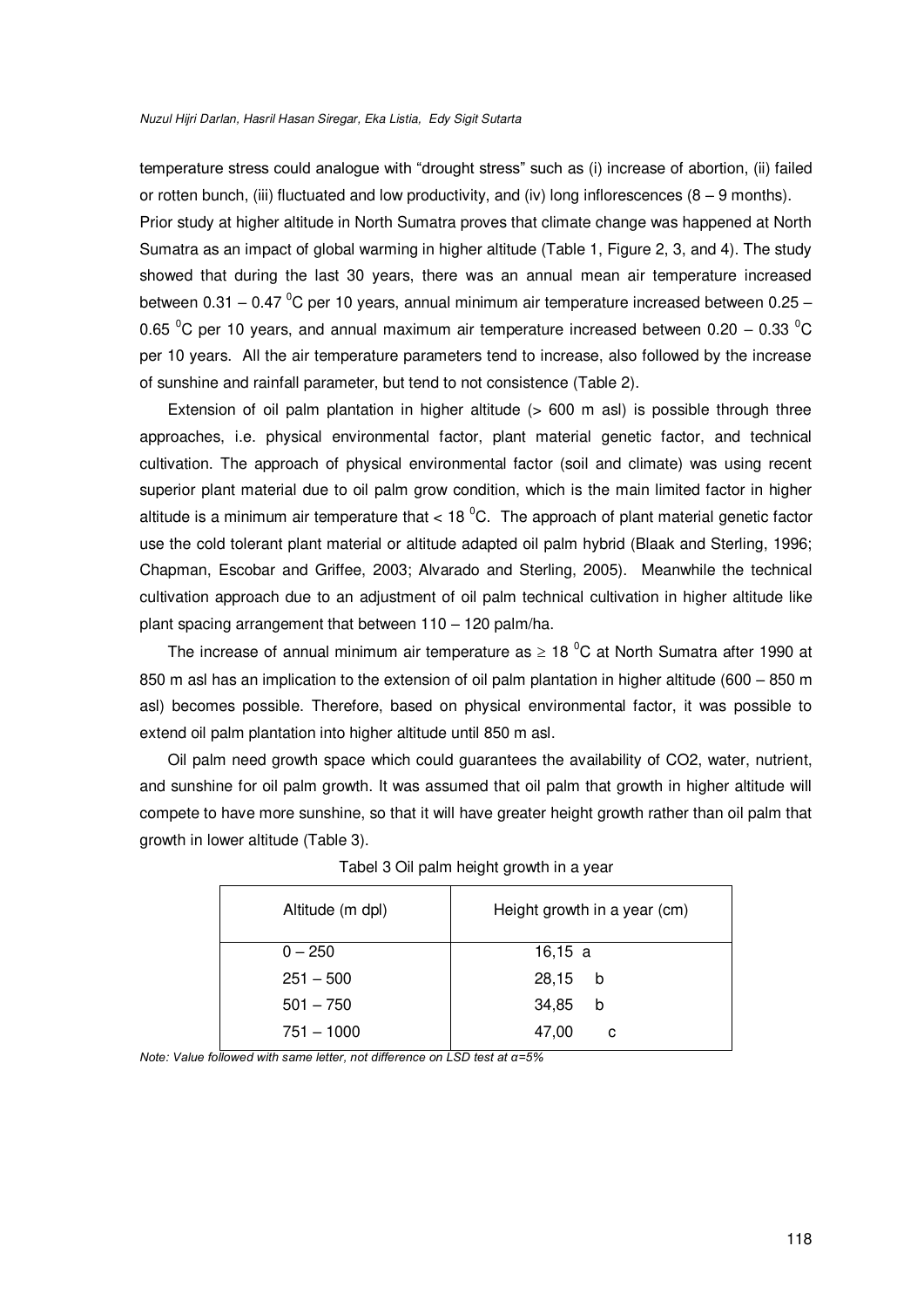Development of oil palm plantation on high altitude could be conducted by using cold tolerant plant material. This plant material could analogue with the drought tolerant plant material. The characters of the cold tolerant plant material are (i) smaller crown but larger leaf area index, (ii) high amount of bunches. Plant material from Indonesian Oil Palm Research Institute (IOPRI) whose had those characters are D x P Lame (Purba, A. R., 2005. Personal communication).

Productivity of D x P Yangambi (IOPRI plant material) in higher altitude tend to be lower than standard productivity of marginal land at 0-600 m asl (Figure 5 and 6). Some bunch quality components of 9 years old oil palm showed quite similar in term of mesocarp to fruit (83.63- 84.46%), oil to bunch (31.34-31.67%), and oil extraction ratio (26.79-27.08%) compared to those of low altitude (Figure 7).



Figure 5 Scatter plot of oil palm yield, palm age 5-13 years after planting at 3 group altitude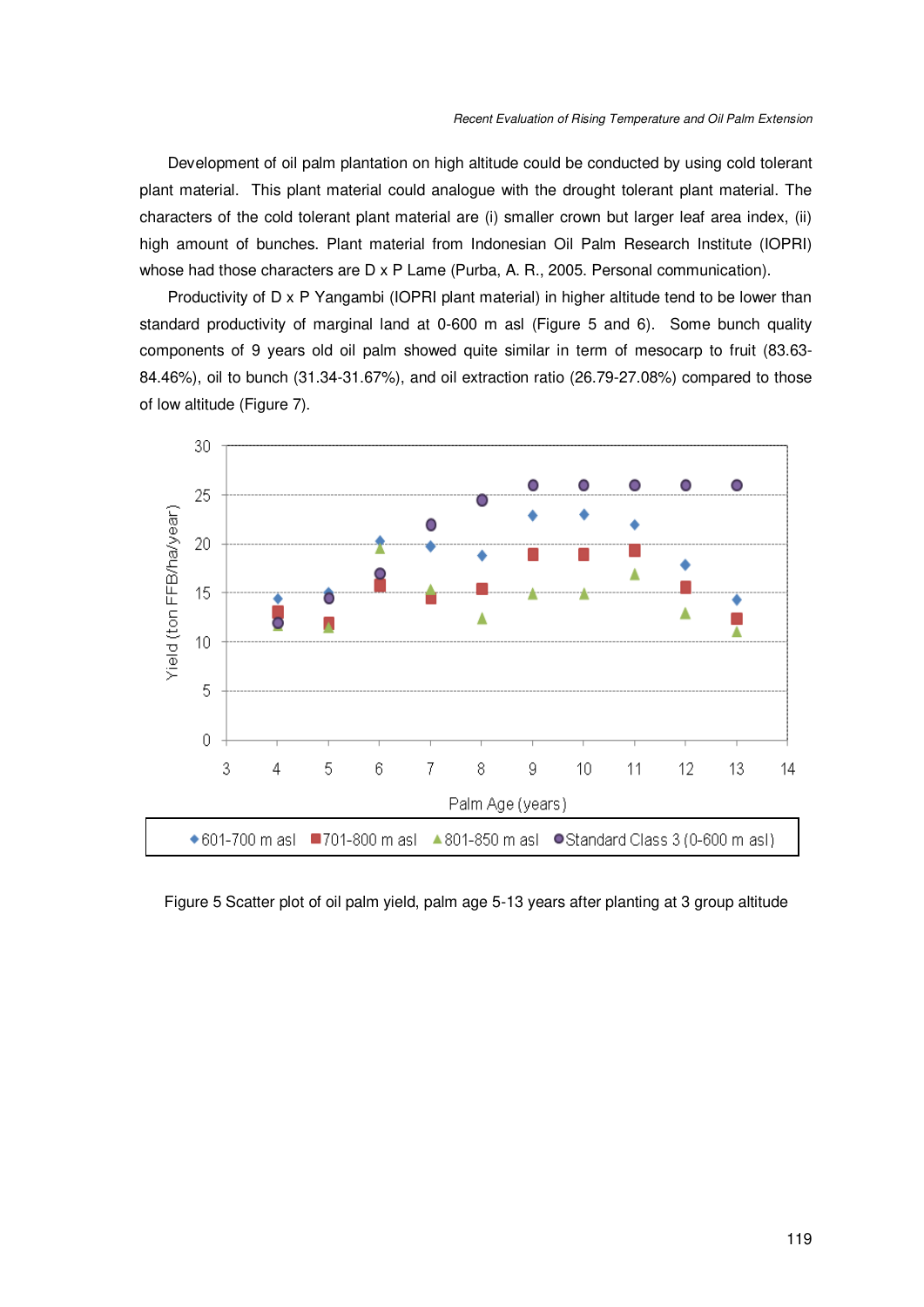

*Nuzul Hijri Darlan, Hasril Hasan Siregar, Eka Listia, Edy Sigit Sutarta* 

Figure 6 Relation of altitude with oil palm yield, palm age 5-10 years after planting



Figure 7 Comparisons of mean of some bunch quality components, 9 years after planting in higher altitude in Bah Birung Ulu, North Sumatra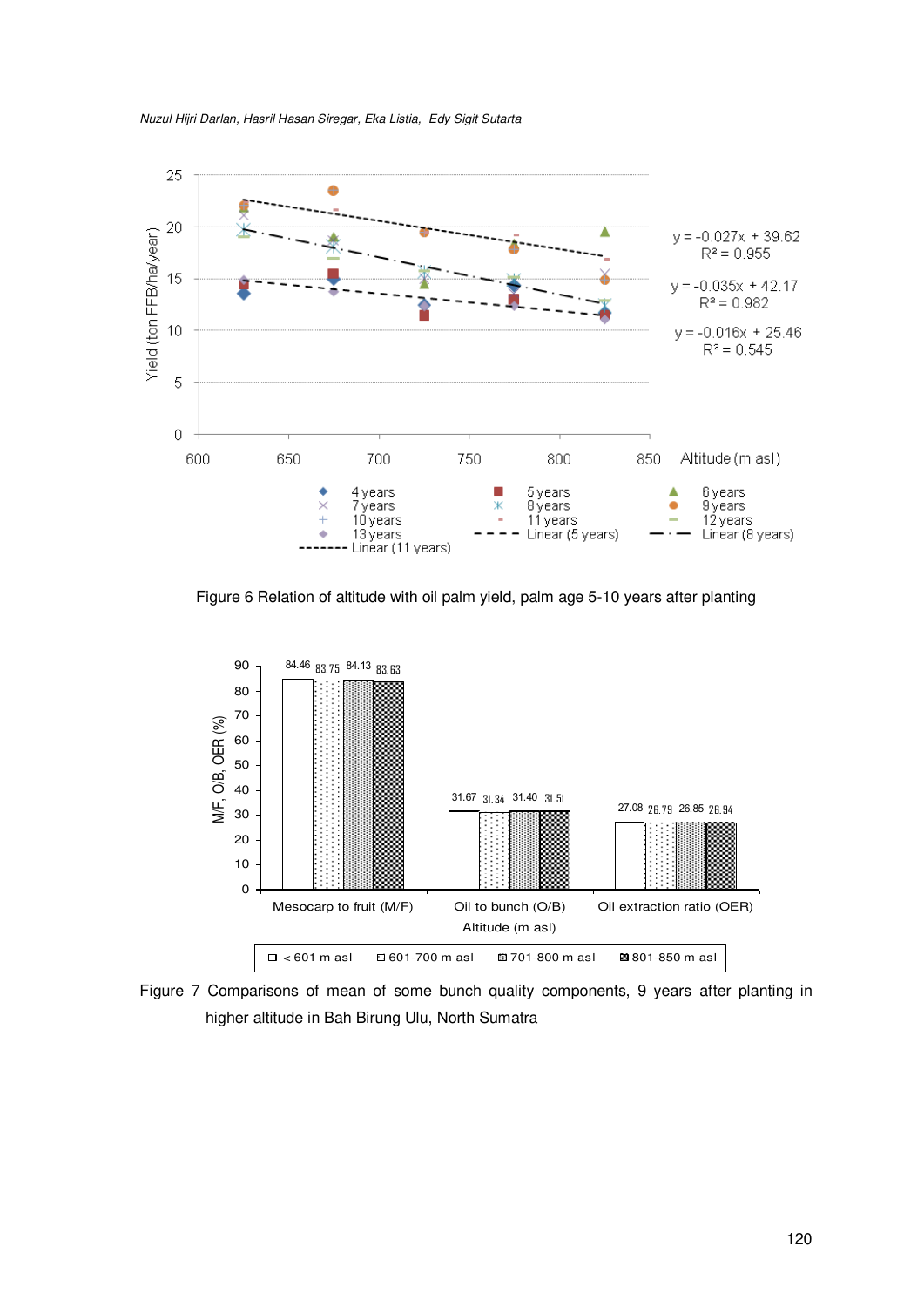Nowadays, total area of oil palm plantation in high altitude in North Sumatra was 4.725 hectares, increased from 443 hectares in 1996 (Table 4). Most likely this condition becomes an important consideration to develop oil palm plantation at high altitude in other provinces.

| No. | Location           | Planting year | Area (hectares) |
|-----|--------------------|---------------|-----------------|
| 1.  | Bah Birung Ulu     | 1996          | 443             |
|     |                    | 2004          | 91              |
|     |                    | 2005          | 1.294           |
|     |                    | 2006          | 381             |
|     |                    | 2007          | 24              |
| 2.  | <b>Bah Butong</b>  | 2005          | 344             |
|     |                    | 2008          | 220             |
| 3.  | Marjandi           | 2004          | 25              |
|     |                    | 2005          | 1.477           |
|     |                    | 2006          | 218             |
| 4.  | <b>Batang Toru</b> | 2005          | 208             |
|     | Total              |               | 4.725           |

Table 4 Extension of oil palm plantation in higher altitude in North Sumatra

# **CONCLUSIONS**

Implication of climate change on oil palm plantation would made some land that formerly unsuitable for oil palm became suitable, or on the contrary. Climate change that caused the temperature increase, could made an extension of oil palm plantation in higher altitude (600 – 850 m asl). In North Sumatra, the increase of annual minimum air temperature became  $\geq 18$  °C after 1990 at 850 m asl that implicated to extension of oil palm plantation in higher altitude. Nowadays, total area of oil palm plantation extension in higher altitude in North Sumatra was 4.725 hectares.